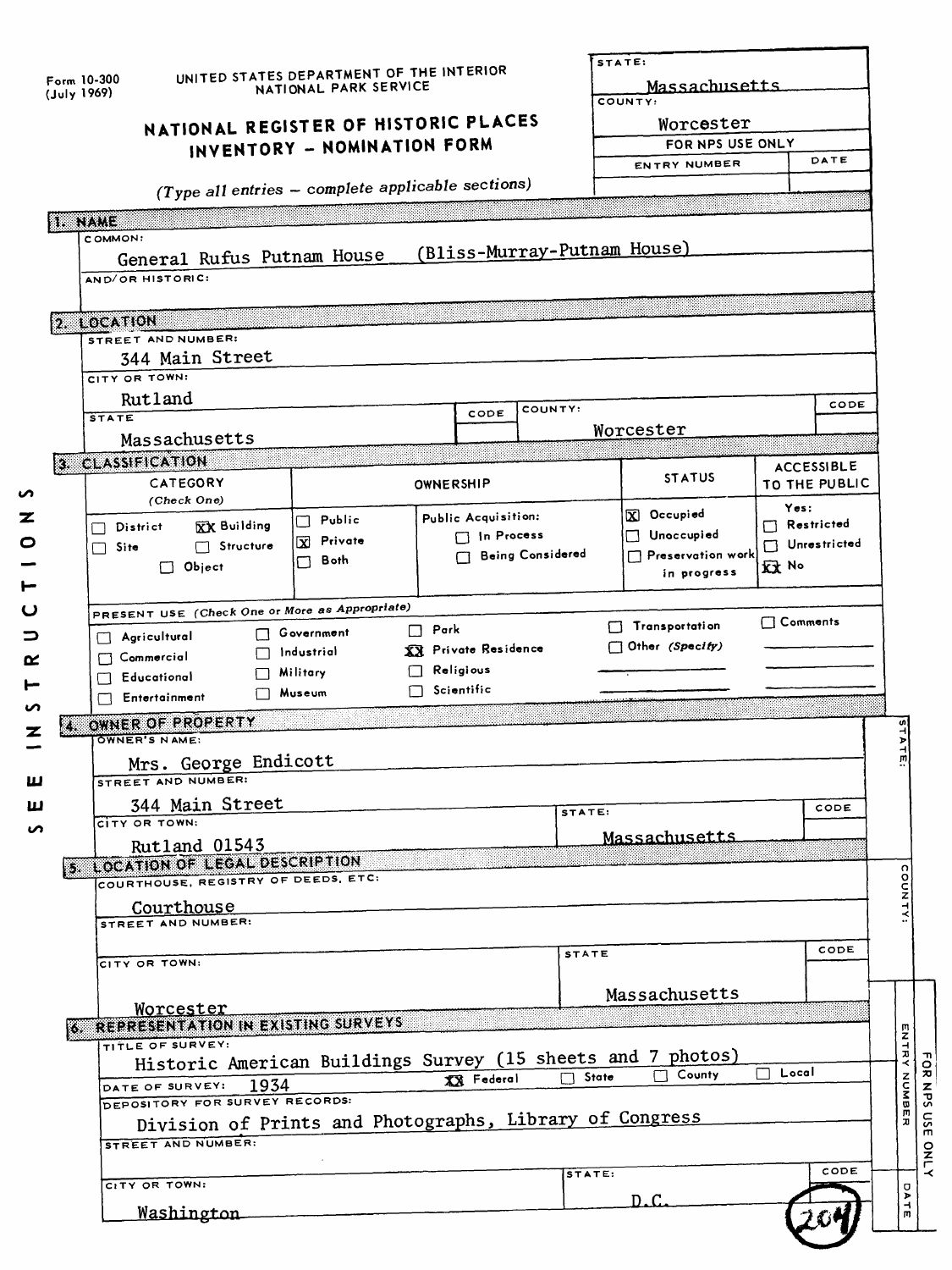| DESCRIPTION      |                  |             |           |              |       |                         |  |
|------------------|------------------|-------------|-----------|--------------|-------|-------------------------|--|
|                  |                  |             |           | (Check One)  |       |                         |  |
| <b>CONDITION</b> | ⊠<br>Excellent   | Good        | Fair      | Deteriorated | Ruins | Unexposed               |  |
|                  |                  | (Check One) |           |              |       | (Check One)             |  |
|                  | <b>R</b> Altered |             | Unaltered |              | Moved | <b>Ky</b> Originol Site |  |

**DESCRIBE THE PRESENT AND ORIGINAL (if known) PHYSICAL APPEARANCE**

Built in the period 1760-65 by John Murray, the General Rufus Putnam House is a two-story rectangular frame house with hipped roof, two interior brick chimneys, and clapboarded walls. The house is 42 feet wide and 36 feet deep. A two-story gable-roofed frame wing, added in the first portion of the 20th century, adjoins the main house of the rear. Facing south, the main house is five-bays wide. Its center door, topped by a transom and a flat pediment, opens into a center hall that extends halfway through the house. A fine stairway is set against the left, or west, hall wall. The four rooms on each floor are divided by halls into pairs. To the right of the hall are the sitting room and a large kitchen and to the left, a parlor and dining room. Small vestibules, with the western side- door topped by a triangular pediment and the eastern side--door by a flat pediment, are located between each pair of first-floor rooms. There are four bedrooms on the second floor. Each room has original pine panelled wainscoting and every fireplace wall is fully panelled. The two front room fireplaces down stairs and the southwest bedroom fireplace upstairs are faced with blue deft tiles.

Clapboarding, interior panelling, and second-floor floors are all original. Original floors in three of the first-story rooms have been replaced with 18th century floor-boards taken from the attic. In excellent condition, the little-altered house is used as a private residence and is not open to visitors.

#### History of the House

The General Rufus Putnam House was built in the period 1760-65 by John Murray, whose daughter married Daniel Bliss. The Blisses came to live in this house prior to the Revolution. The farmhouse was confiscated by the State of Massachusetts when the Blisses became Tories during the War for Independence. Rufus Putnam acquired the house and 150 acres of land on May 24, 1781, for 993 pounds and resided here until 1788. From 1896 to 1950 the General Rufus Putnam House was open to visitors as a museum and maintained by the Rufus Putnam Memorial Association. When that group disbanded in 1950, the structure was sold and has since been utilized as a private residence,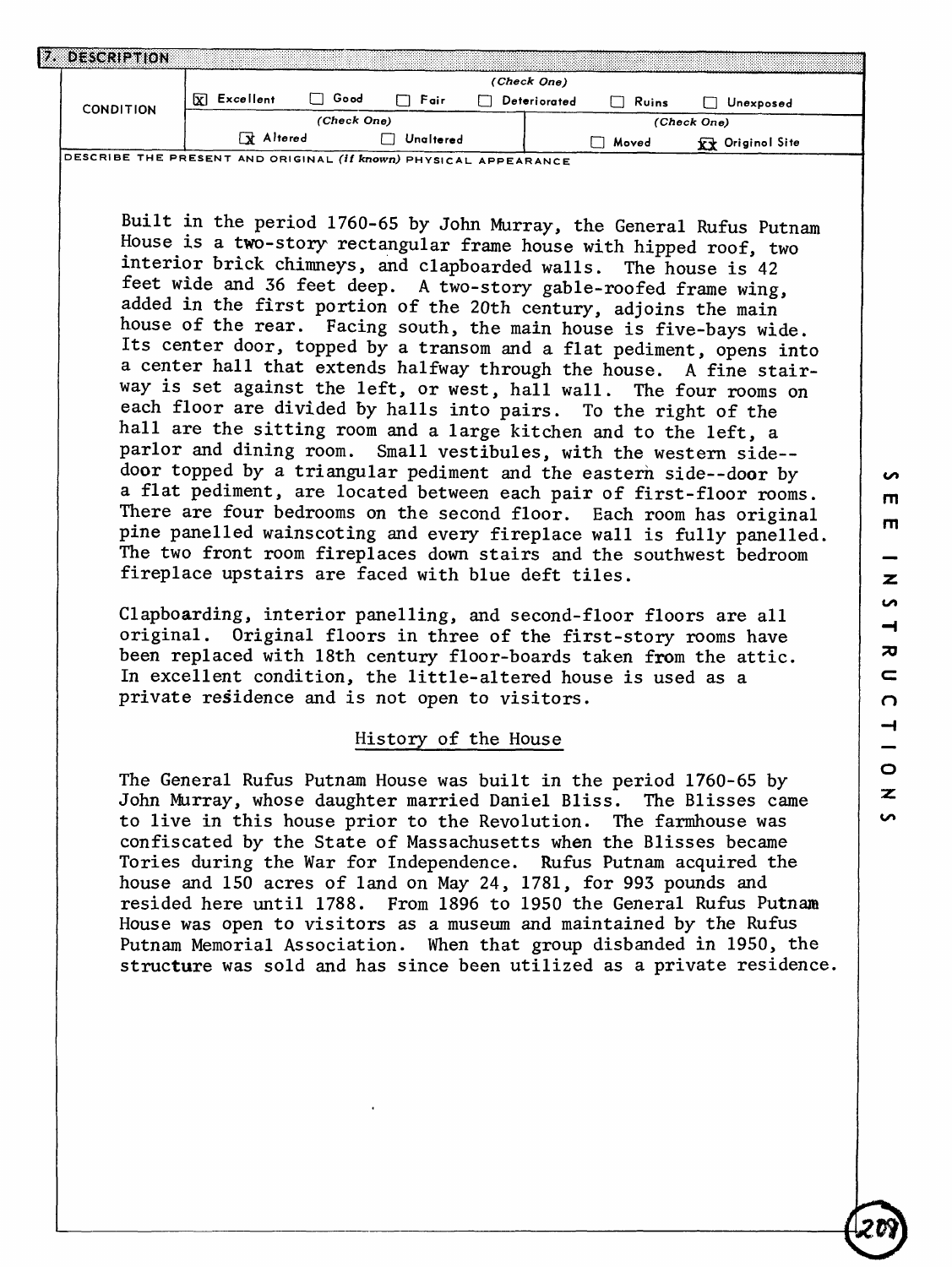| PERIOD (Check One or More as Appropriate)                |                         |                    |                 |
|----------------------------------------------------------|-------------------------|--------------------|-----------------|
| Pre-Columbian!                                           | 16th Century            | 18th Century<br>X. | 20th Century    |
| 15th Century                                             | 17th Century<br>$\perp$ | 19th Century       |                 |
| SPECIFIC DATE(S) (If Applicable and Known)               | 1781-1788               |                    |                 |
| AREAS OF SIGNIFICANCE (Check One or More as Appropriate) |                         |                    |                 |
| Abor iginal                                              | Education               | Political          | Urban Planning  |
| Prehistoric                                              | Engineering             | Religion/Phi.      | Other (Specify) |
| <b>Historic</b><br>$\Box$                                | <b>Industry</b>         | losophy            |                 |
| Agriculture                                              | Invention               | Science            |                 |
| <b>Architecture</b>                                      | Landscape               | Sculpture          |                 |
| Art                                                      | Architecture            | Social/Human-      |                 |
| Commerce                                                 | Literature              | itarian            |                 |
| Communications                                           | <b>X</b> Military       | Theater            |                 |
| Conservation                                             | Music                   | Transportation     |                 |

The home, from 1781 to 1788, of Rufus Putnam, engineer and soldier of the War for Independence, and later origanizer of settlement in the Northwest Territory.

Built in 1760-65, the General Rufus Putnam House is very well preserved and little-altered.

#### History

Rufus Putnam was born at Sutton, Massachusetts in 1738. His father died when Rufus was seven and the boy was cared for by different relatives. In 1754 he was apprenticed to a millwright and he obtained the greater part of his education unaided, studying geography, history and especially mathematics. Enlisting during the French and Indian War in 1757, he saw service in the region of Lake George- Lake Champlain, and his practical training came into play in the construction of defensive works. In December 1760 he arrived home in North Brookfield and married in April 1761. His bride died the same year and Putnam remarried in 1765. He had 9 children by this second marriage. He worked his farm, practiced surveying, and built mills. In 1773 he served upon a committee to explore and survey lands on the Mississippi that were claimed as bounties for the veterans of the French and Indian War. Although this project failed, it aroused his interest in the possibilities of western lands for colonization and for military bounties.

Entering the Revolutionary army as a lieutenant colonel, Putnam soon took charge of the defensive works being built around Boston. During the winter of 1775-76, when the ground was frozen so deeply that the usual earthern breastworks could not be constructed, Putnam suggested and executed a plan that made possible the fortification of Dorchester Heights on March 4-5, 1776. Putnam suggested building the breastwork on the ground, instead of digging it out of the ground. His plan was to use chandeliers, heavy timber frames in which gabions, fascines, and bales of hay could be fitted, thus creating quickly a breastwork which could afterward be strengthened with earth. It was to be faced with an abatis made out of neighoring orchard trees. In front of all,

**in**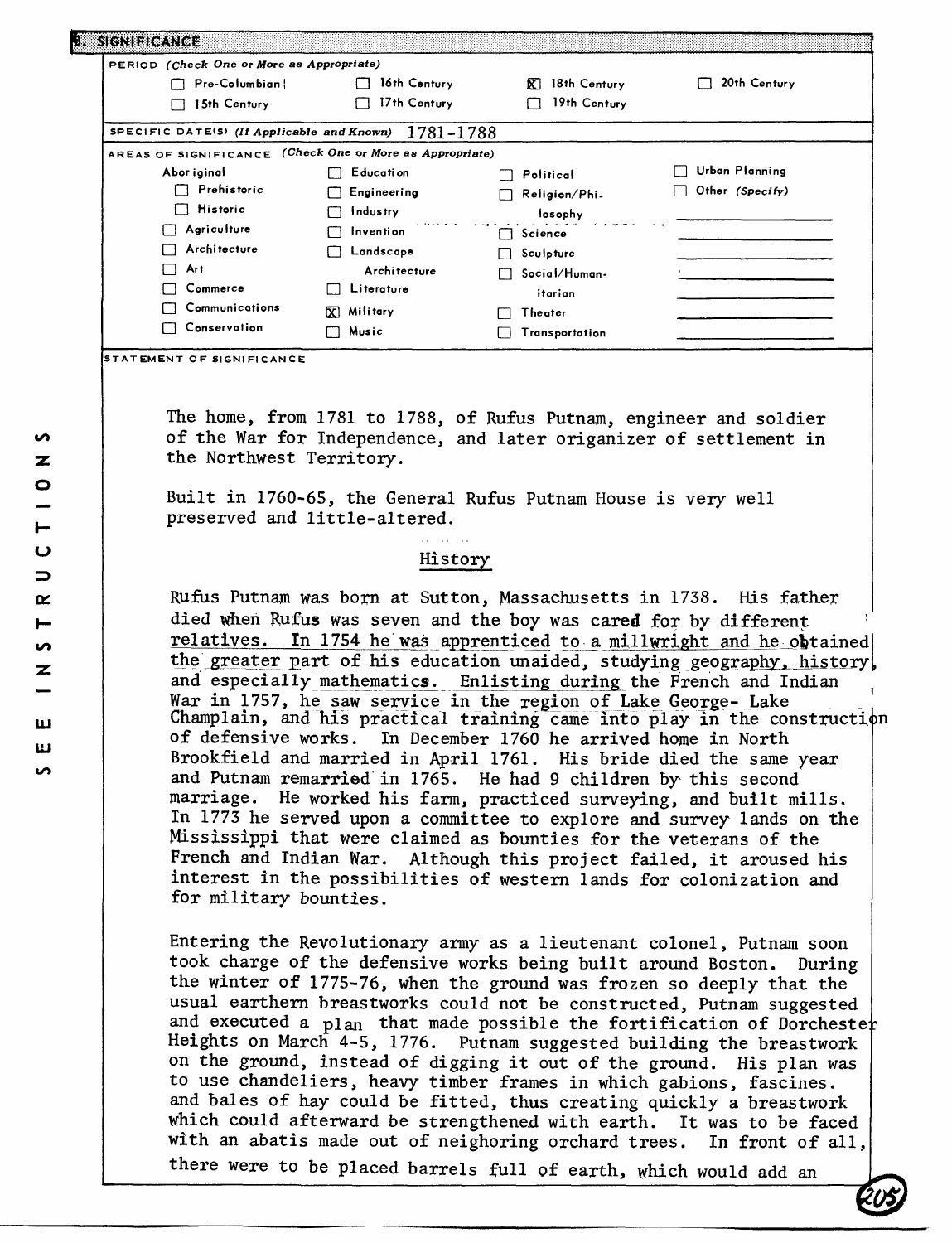| 9. MAJOR BIBLIOGRAPHICAL REFERENCES                                                                                                                                                                                                                                                            |                    |                                                        |                        |                                                      |
|------------------------------------------------------------------------------------------------------------------------------------------------------------------------------------------------------------------------------------------------------------------------------------------------|--------------------|--------------------------------------------------------|------------------------|------------------------------------------------------|
| Dictionary of American Biography, Vol. XV, 284-285.                                                                                                                                                                                                                                            |                    |                                                        |                        |                                                      |
|                                                                                                                                                                                                                                                                                                |                    |                                                        |                        |                                                      |
| Massachusetts, A Guide to Its Places and People (American Guide Series)<br>(Boston, 1937), 602.                                                                                                                                                                                                |                    |                                                        |                        |                                                      |
|                                                                                                                                                                                                                                                                                                |                    |                                                        |                        |                                                      |
| Rowena Buell, editor, The Memoirs of Rufus Putnam (1903)                                                                                                                                                                                                                                       |                    |                                                        |                        |                                                      |
|                                                                                                                                                                                                                                                                                                |                    |                                                        |                        |                                                      |
| Christopher Ward, The War of the Revolution (2 vols., New York, 1952), I,<br>126, 240, 261, 262, 268, II, 598.                                                                                                                                                                                 |                    |                                                        |                        |                                                      |
|                                                                                                                                                                                                                                                                                                |                    |                                                        |                        |                                                      |
| 10. GEOGRAPHICAL DATA                                                                                                                                                                                                                                                                          |                    |                                                        |                        |                                                      |
| LATITUDE AND LONGITUDE COORDINATES                                                                                                                                                                                                                                                             | οı                 | LATITUDE AND LONGITUDE COORDINATES                     |                        |                                                      |
| DEFINING A RECTANGLE LOCATING THE PROPERTY                                                                                                                                                                                                                                                     | R                  | DEFINING THE CENTER POINT OF A PROPERTY                | OF LESS THAN TEN ACRES |                                                      |
| CORNER<br>LATITUDE<br>LONGITUDE                                                                                                                                                                                                                                                                |                    | LATITUDE                                               |                        | <b>LONGITUDE</b>                                     |
| Degrees Minutes Seconds  <br>Degrees Minutes Seconds<br>42• 22,<br>46.<br>71. 58. 37.<br><b>NW</b>                                                                                                                                                                                             | 42o                | Degrees Minutes Seconds  <br>22,<br>$17-$              | 71.                    | Degrees Minutes Seconds<br>58 <sub>1</sub><br>$03 -$ |
| 42。 22,<br>-46<br>$71 \circ 57 \cdot 52 \cdot$<br><b>NE</b>                                                                                                                                                                                                                                    |                    |                                                        |                        |                                                      |
| $420$ $22.$ $13.$<br>$71 \circ 57 \cdot 52$<br>SE.                                                                                                                                                                                                                                             |                    | Location of the House                                  |                        |                                                      |
| ⊸42<br>$22 \cdot$<br>$13-$<br>$71 \circ 58$<br>$37 -$<br><b>SW</b><br>APPROXIMATE ACREAGE OF NOMINATED PROPERTY:                                                                                                                                                                               |                    |                                                        |                        |                                                      |
| LIST ALL STATES AND COUNTIES FOR PROPERTIES OVERLAPPING STATE OR COUNTY BOUNDARIES                                                                                                                                                                                                             | 135 acres          |                                                        |                        |                                                      |
| STATE:<br>CODE                                                                                                                                                                                                                                                                                 | COUNTY             |                                                        |                        | CODE                                                 |
|                                                                                                                                                                                                                                                                                                |                    |                                                        |                        |                                                      |
| STATE:<br>CODE                                                                                                                                                                                                                                                                                 | COUNTY:            |                                                        |                        | CODE                                                 |
| STATE:<br>CODE                                                                                                                                                                                                                                                                                 | COUNTY:            |                                                        |                        | CODE                                                 |
|                                                                                                                                                                                                                                                                                                |                    |                                                        |                        |                                                      |
|                                                                                                                                                                                                                                                                                                |                    |                                                        |                        |                                                      |
| CODE<br>STATE:                                                                                                                                                                                                                                                                                 | COUNTY:            |                                                        |                        | CODE                                                 |
| led when Rufus was seven and the boy cared for by different relatives.                                                                                                                                                                                                                         |                    |                                                        |                        |                                                      |
| <b>Transaction of State and the formal contract of the state of the state of the state of the state of the state o</b>                                                                                                                                                                         |                    |                                                        |                        |                                                      |
| erester part of his education unaided; studying geography distributed than                                                                                                                                                                                                                     |                    |                                                        |                        |                                                      |
| a. I especially mathematics. Enligginously wearing fines medicino                                                                                                                                                                                                                              |                    |                                                        |                        |                                                      |
| ORGANIZABANI DIVISION OF HIS UOTIS ORTICATO PATCHEO IUDY THA. VONTE TIM<br>Historic Preservation, National Park Service                                                                                                                                                                        |                    |                                                        |                        |                                                      |
| <b>STREET AND NUMBER:</b>                                                                                                                                                                                                                                                                      |                    |                                                        | 2/17/72                |                                                      |
| 801 19th Street, N.W.                                                                                                                                                                                                                                                                          |                    |                                                        |                        |                                                      |
| CITY OR TOWN:                                                                                                                                                                                                                                                                                  | <b>STATE</b>       |                                                        |                        | CODE                                                 |
| Washington<br>12 STATE LIAISON OFFICER CERTIFICATION                                                                                                                                                                                                                                           |                    | D.C.                                                   |                        |                                                      |
|                                                                                                                                                                                                                                                                                                |                    | NATIONAL REGISTER VERIFICATION                         |                        |                                                      |
| As the designated State Liaison Officer for the Na-                                                                                                                                                                                                                                            |                    |                                                        |                        |                                                      |
| tional Historic Preservation Act of 1966 (Public Law                                                                                                                                                                                                                                           |                    | I hereby certify that this property is included in the |                        |                                                      |
| 89-665), I hereby nominate this property for inclusion                                                                                                                                                                                                                                         | National Register. |                                                        |                        |                                                      |
| in the National Register and certify that it has been                                                                                                                                                                                                                                          |                    |                                                        |                        |                                                      |
| evaluated according to the criteria and procedures set                                                                                                                                                                                                                                         |                    |                                                        |                        |                                                      |
| forth by the National Park Service. The recommended                                                                                                                                                                                                                                            |                    | Chief, Office of Archeology and Historic Preservation  |                        |                                                      |
| level of significance of this nomination is:<br>National $\Box$ State $\Box$<br>Local $\Box$                                                                                                                                                                                                   |                    |                                                        |                        |                                                      |
|                                                                                                                                                                                                                                                                                                |                    |                                                        |                        |                                                      |
|                                                                                                                                                                                                                                                                                                |                    |                                                        |                        |                                                      |
| Name $\frac{1}{2}$ and $\frac{1}{2}$ and $\frac{1}{2}$ and $\frac{1}{2}$ and $\frac{1}{2}$ and $\frac{1}{2}$ and $\frac{1}{2}$ and $\frac{1}{2}$ and $\frac{1}{2}$ and $\frac{1}{2}$ and $\frac{1}{2}$ and $\frac{1}{2}$ and $\frac{1}{2}$ and $\frac{1}{2}$ and $\frac{1}{2}$ and $\frac{1}{$ | ATTEST:            |                                                        |                        |                                                      |
|                                                                                                                                                                                                                                                                                                |                    |                                                        |                        |                                                      |
|                                                                                                                                                                                                                                                                                                |                    |                                                        |                        |                                                      |
|                                                                                                                                                                                                                                                                                                |                    | Keeper of The National Register                        |                        |                                                      |
| Date $\qquad \qquad$                                                                                                                                                                                                                                                                           |                    | $Date$ $\overline{\phantom{a}}$                        |                        |                                                      |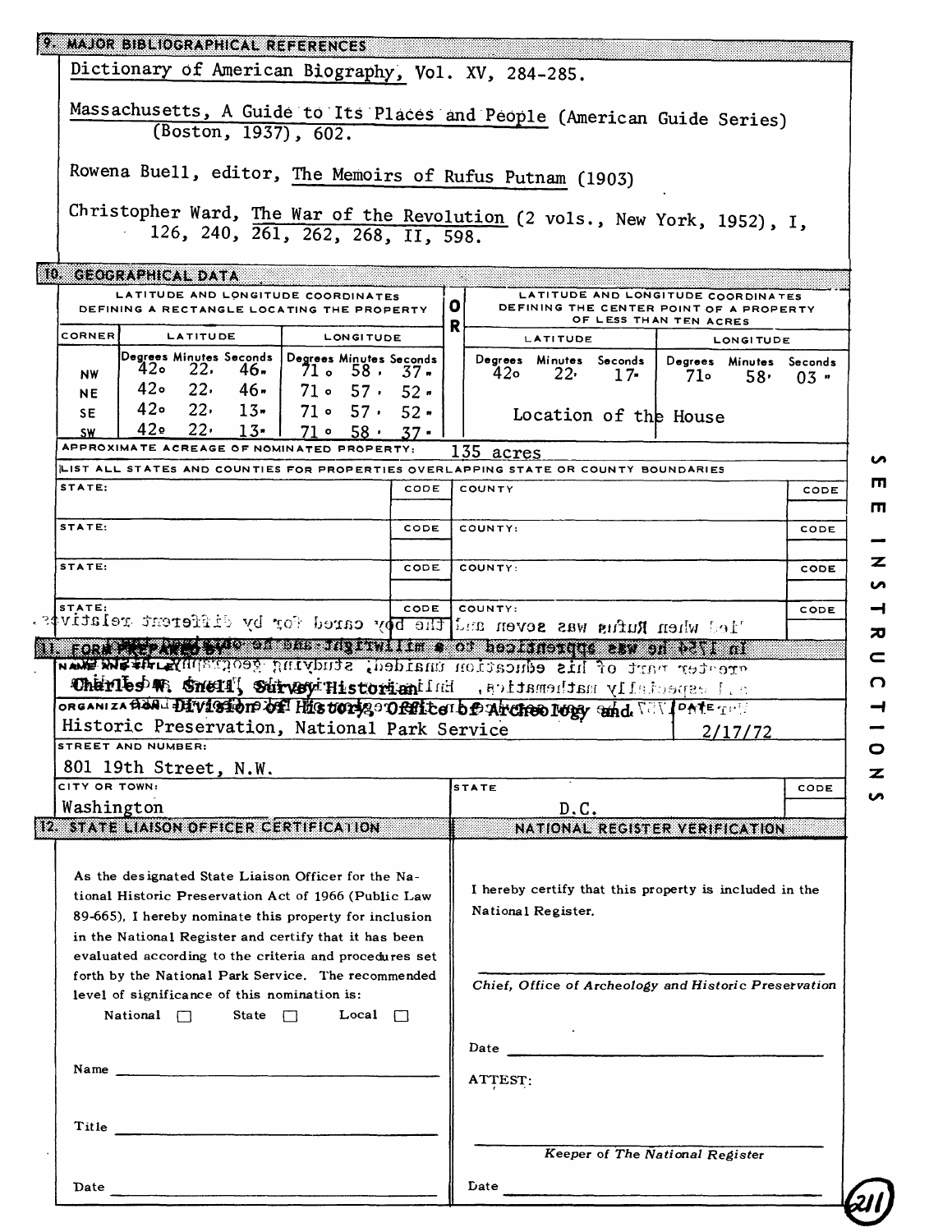| Form 10-300a |
|--------------|
| (July 1969)  |

| (Number all entries) |                                      |                             |
|----------------------|--------------------------------------|-----------------------------|
| House                |                                      |                             |
| General Rufus Putnam | <i>(Continuation Sheet)</i>          | DATE<br><b>ENTRY NUMBER</b> |
|                      |                                      | FOR NPS USE ONLY            |
|                      | <b>INVENTORY - NOMINATION FORM</b>   | Worcester                   |
|                      | NATIONAL REGISTER OF HISTORIC PLACES | l county                    |
| (July 1969)          | NATIONAL PARK SERVICE                | Massachusetts               |
|                      |                                      |                             |

**STATE** 

8. Significance (Continued)

appearance of strength to the works but, if the British assaulted, could be rolled down the hill to break their ranks and injure them. On the night of March 4 General John Thomas, with a fatigue party of 1,200, led by a covering party of 800 under arms and followed by 360 oxcarts loaded with entrenching tools and materials, carried out Putnam's plan. Moving the 66 field-pieces that Henry Knox had brought from Ticonderoga into position on these foritified heights, Washington thereby rendered Howe's position in Boston untenable and the British withdrew from the city on March 17, 1776.

Putnam next reconnoitered around New York as Washington's chief engineer and constructed defensive works, including Fort Washington, there. On August 6, 1776, Congress appointed him chief engineer with the rank of colonel and Putnam served in this capacity during the campaign around New York in the fall of 1776. Putnam wanted a distinct and properly organized engineering corps and when Congress failed to take any definite action, he resigned his commission as an engineer and accepted the command, as colonel, of 5th Massachusetts Continental Regiment. As a part of Brigadier General John Nixon's brigade, Putnam arrived at Fort Edward on the upper Hudson on July 12, 1777, joined the Northern army, and took part in the Burgoyne campaign. He defended the fortified lines of General Horatio Gates' camp during the First Battle of Saratoga, September 19 and in the Second Battle, October 7, led the 5th and 6th Massachusetts regiments in a frontal attack, with Benedict Arnold, on the Breyman Redoubt, a key defensive position to Burgoyne's camp. The capture of this redoubt resulted in the British retreat and their surrender at Saratoga on October 17, 1777. Putnam's map, entitled "An Orthorgraphical View of the American and British Armies on the 7th § 8th of October 1777," is the only known contemporary American map of the battlefield and the American fortified camp.

On January 20, 1778, the Continental Army occupied West Point, New York, and Rufus Putnam worked from 1778 to 1781, along with various foreign engineers, in constructing an elaborate system of fortifications. From March 1778 to June 1780 the noted Polish engineer, Thaddeus Kosciuszko, was the chief engineer for this project. When completed these forts were known as "the key to the continent". On July 16, 1779, Putnam also took part in the Battle of Stony Point, New York. On January 7, 1783, Putnam was promoted to the rank of brigadier general and resigned from the army on November 3, 1783. Prior to this, on several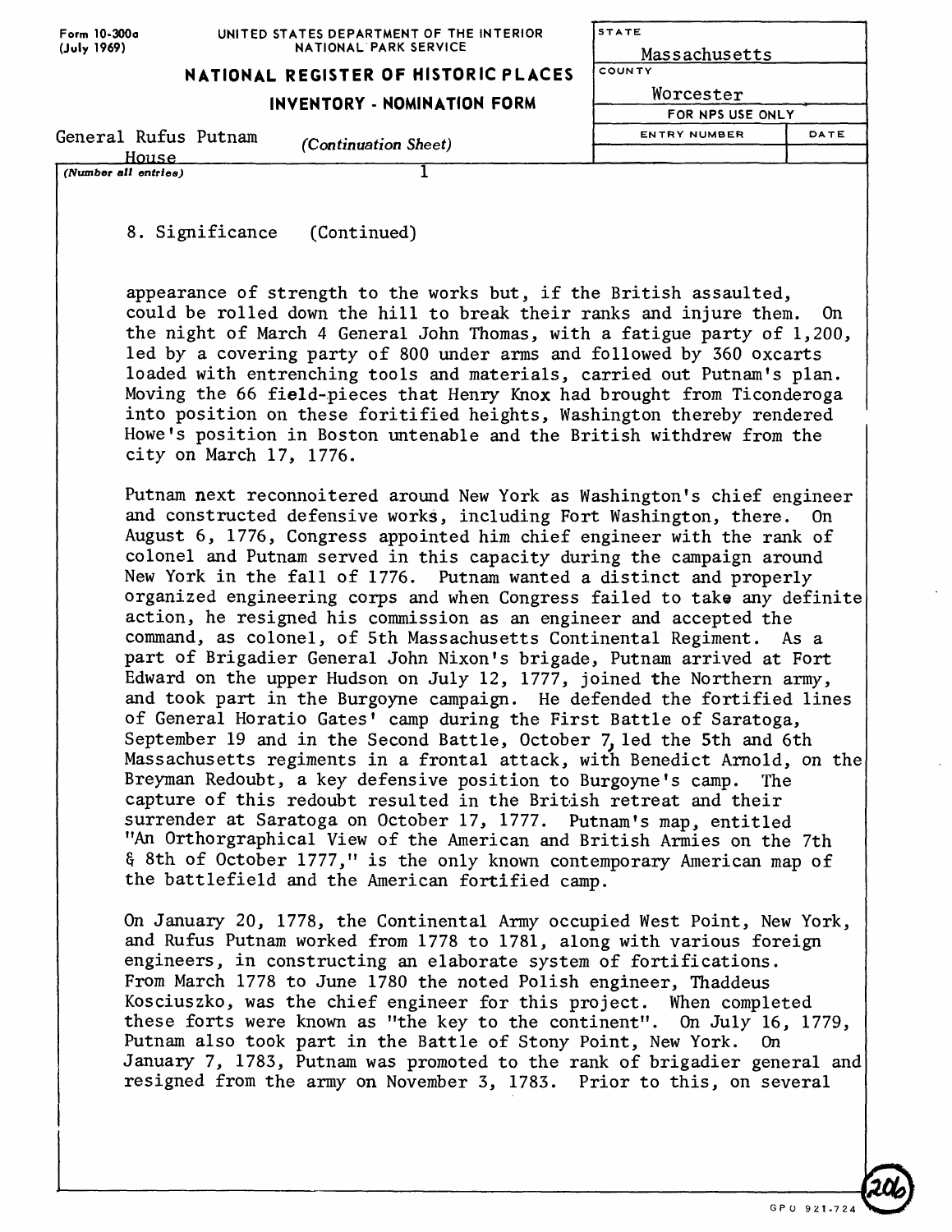| Form 10-300a |
|--------------|
| (July 1969)  |

| <b>STATE</b>        |      |  |  |  |
|---------------------|------|--|--|--|
| Massachusetts       |      |  |  |  |
| COUNTY              |      |  |  |  |
| Worcester           |      |  |  |  |
| FOR NPS USE ONLY    |      |  |  |  |
| <b>ENTRY NUMBER</b> | DATE |  |  |  |

# **NATIONAL REGISTER OF HISTORIC PLACES**

#### **INVENTORY - NOMINATION FORM**

General Rufus Putnam House *(Continuation Sheet)*

*(Number all entries)*

 $\overline{2}$ 

8. Significance (Continued)

occasions he had acted as spokesman to present the grievances of the troops and had obtained some relief from the Massachusetts General Assembly. As chairman of the officers' organization he framed the Newburgh Petition in June 1783 for some definite provision in the Ohio country for the land bounties that had been promised to the Revolutionary veterans. As Congress failed to act upon this petition, he undertook the survey and sale of lands in Maine that belonged to Massachusetts. When Congress in 1785 appointed him a surveyor of western lands, he sent General Benjamin Tupper as a substitute. After Tupper's return with a favorable report of the western country, Putnam issued with him a joint call for a meeting at Boston on March 1, 1786, in order to consider settlement in the Ohio country. The outcome was the organization of the Ohio Company of Associates, composed largely of Revolutionary veterans, which soon contracted for a 1,800,000-acre tract of land in the Muskingum and Hocking River Valleys and along the Ohio River. Putnam, who became superintendent of the proposed new colony, left his home in Rutland, Massachusetts, and reached Marietta, Ohio, with the first party of 47 New England settlers on April 7, 1788. His practical sense was all-important to the new settlement, especially in the matter of protection from the Indians.

As the settlement increased, Putnam's influence was felt in the Western country beyond the limits of the colony he had had such a large part in founding. In March 1790 Washington appointed him a judge of the Northwest Territory and in May 1792 commissioned him also a brigadier general in the regular army. In this latter capacity his first task was to treat with the hostile Indians on the Maumee. On September 27, 1792, he finally made a treaty with the lower Wabash tribes. Resigning soon from the army, he took charge of important surveys in the neighborhood of Marietta, and on October 1, 1796, Washington appointed him surveyor general of the United States. His first important task, the survey of the military tract, was inaccurately done, chiefly because of his deficiencies in mathematics, and it was necessary to adjust these errors in the Land Act of 1800. Putnam served as surveyor general until 1803. Putnam was also a delegate to the Ohio consititutional convention of 1802, exerting a strong influence there for moderation and against the admission of slavery. Putnam died at Marietta on May 4, 1824, and was buried there.

For story of Ohio settlement and national land system, see Edward Channing, A History of the United States (6 vols., New York, 1937), III, 528-550.